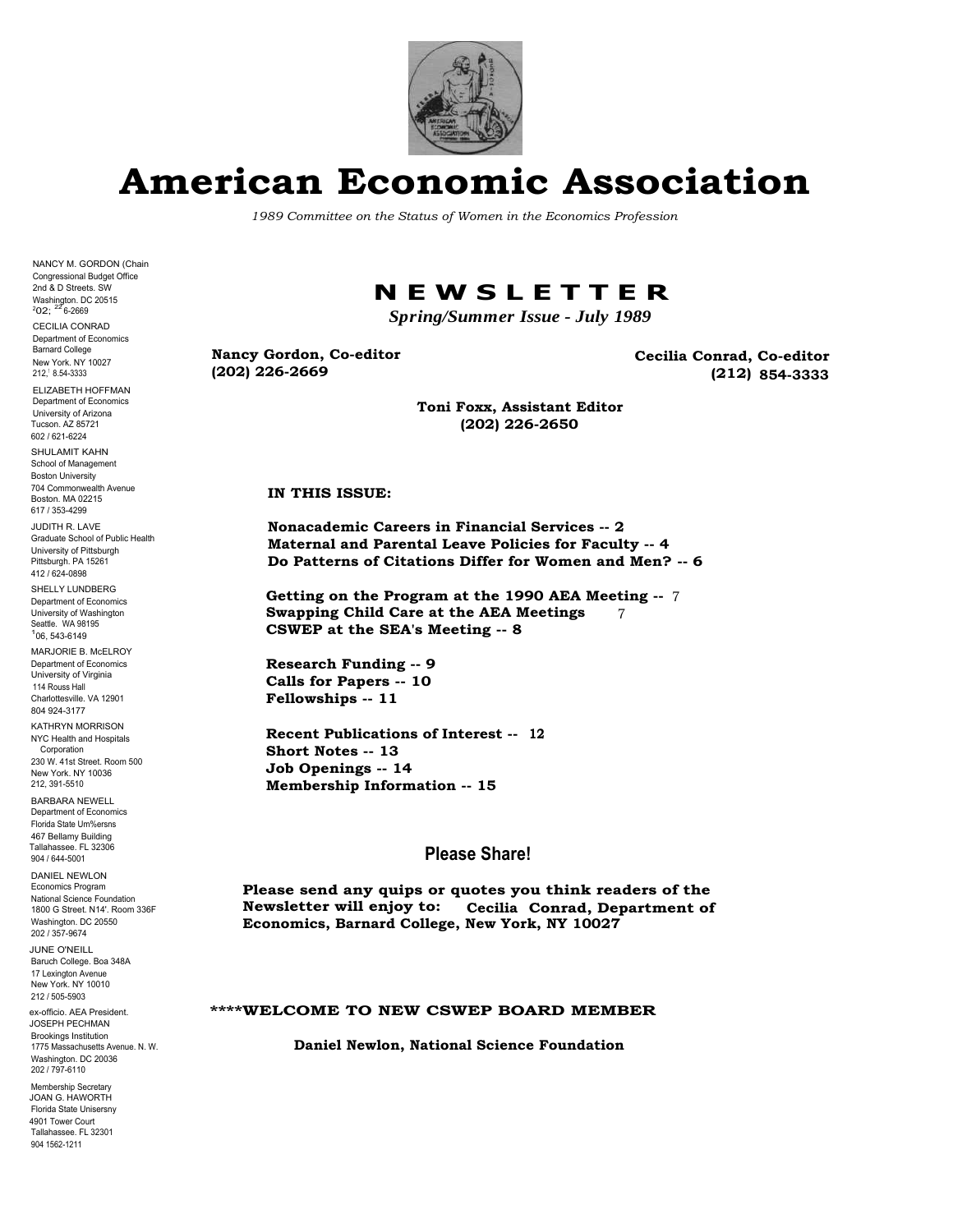#### **NONACADEMIC CAREERS IN FINANCIAL SERVICES: A PERSONAL PERSPECTIVE**

Laurie Goodman, Goldman, Sachs & Co.

I have had four jobs since completing my Ph.D. My first position was an academic appointment, teaching finance at New York University's Graduate School of Business. My second position was as an economist at the Federal Reserve Bank of New York. My third and fourth positions have been research positions in investment banking--first at Citicorp and currently at Goldman, Sachs & Co. Each provided somewhat different day-to-day job content, different rewards and frustrations, and different opportunities for advancement.

When I was completing my Ph.D., I had significant doubts as to whether or not I wanted an academic career. On the one hand, I liked the idea of flexible hours, since I knew I wanted to have a family. On the other hand, I always viewed myself as very practical, wanting to solve real world problems, even if the solutions were not as elegant as those obtained from hypothetical exercises. I initially took a teaching job in a business school, figuring the orientation would be a bit more practical than in an economics department, but I lacked the knowledge of markets and institutions to choose practical research topics. In addition, promotion was based on getting articles in top journals- -something that was inconsistent with my notion of solving real problems with less elegant solutions. By May of my first academic year, I decided to accept a position at the Federal Reserve Bank of New York.

My job at the New York Fed consisted of three different parts: (1) keeping senior bank management abreast of developments in my area of expertise (which was international financial markets), (2) "firefighting" in my area of expertise, and (3) long-term research projects, usually instituted at my initiative. <sup>I</sup> particularly enjoyed following markets on a day-to-day basis. Firefighting--doing the best job you can on a project in a short time frame--was a challenge. In addition, firefighting often provided ideas for long-term research projects.

I also found the regimen of a job with regular hours rewarding in another way--I was able to leave my work at the office. When at work, I worked hard. When at home, I didn't feel obliged to think about my projects at work. When I was teaching I was never able to make a distinction between work and the rest of my life. I thought that I should be working when I was at home and, hence, never felt that I had free time. Moreover, I found that working regular hours was not inconsistent with raising a family. In fact, professional jobs are exactly that. If you get your work done, nobody remembers that you came in at noon one day because your child had a doctor's appointment or your child made it clear that he wanted you at his kindergarten class play. I had my two oldest children (currently ages 7 and 6) while at the Federal Reserve Bank of New York. With four children (my third was born while I was employed at Citibank, my fourth while I was employed by Goldman), I have been surprised at how relatively few truly irresolvable time conflicts there are.

In any case, after three professionally rewarding years at the New York Fed, I had begun to outgrow my job. I knew I wanted to move into the private sector, but didn't know what type of position would be best.

Historically, positions for economists in financial services have been in economic forecasting. Many of the people I had known at the Fed had left for positions of this type. However, in the past six to seven years, financial firms have cut back on the number of employees doing economic forecasting and are employing more economists as microeconomic/financial analysts. This type of position requires a finance background, which I could argue that I had acquired by teaching in a business school, taking some finance courses in graduate school, and working on finance-related topics at the New York Fed.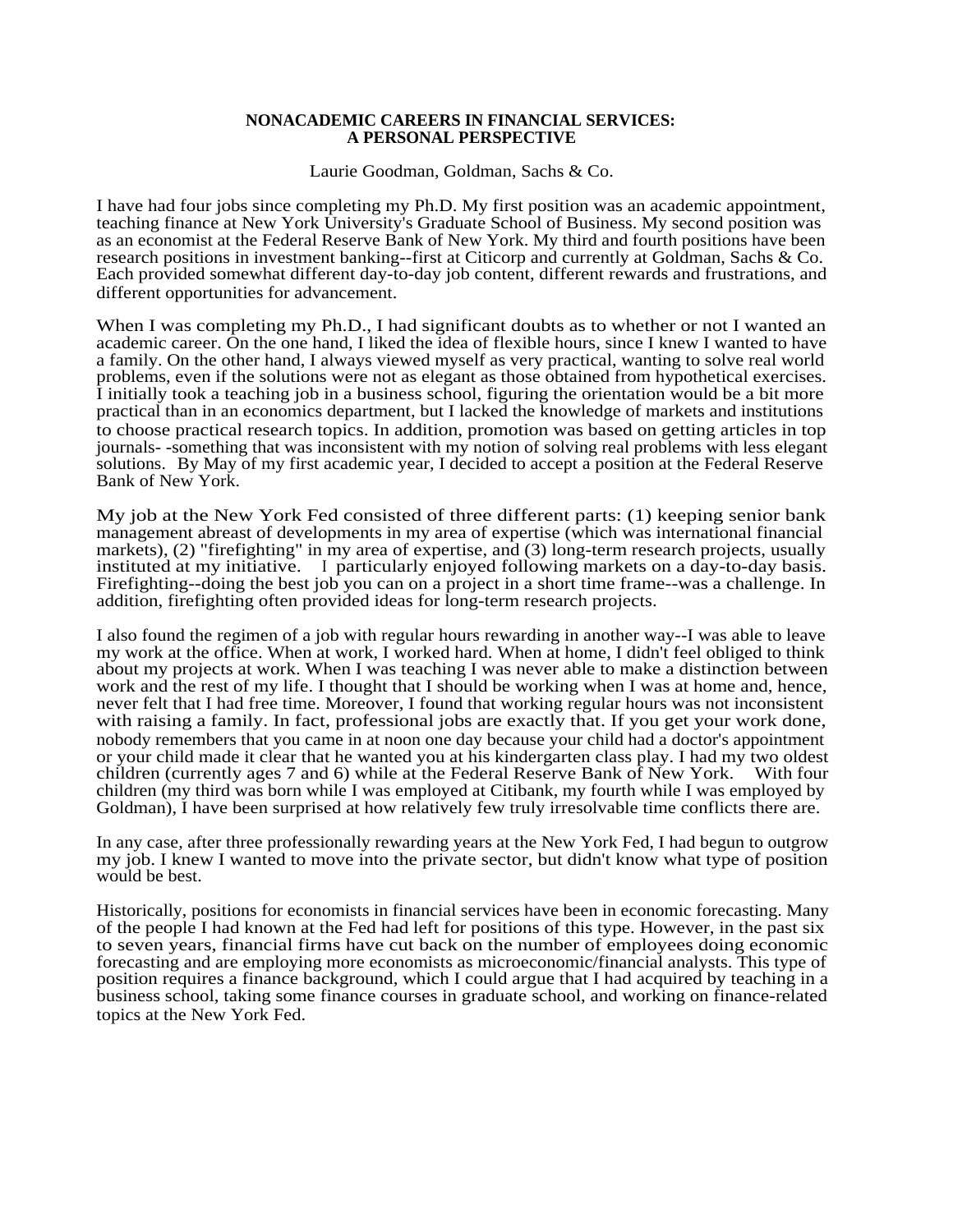**Thus, after four years and a few months at the New York Fed, I resigned to join a small research department in the investment banking group at Citibank. The job itself was a mix of short-term and long-term projects. The short-term projects were often specific requests from customers or traders. Some long-term projects were directly oriented toward the firm's transactions--working with a specific trading desk to develop a methodology that allowed the traders to hedge their position or to price a new product. Other long-term projects included general research on futures options, swaps, and cash instruments to educate the salesforce and customers, and eventually to generate trades.**

**After almost three and a half years at Citibank, I left for a job at Goldman Sachs. The work at Goldman is very much like the work at Citibank, again being a mix of short-term and long-term projects. Because I am now part of a larger department, I specialize a bit more. I also work more on long-term projects, often involving new products, and spend less time providing support for minute-to-minute trading and sales than I did at Citibank.**

**Research on fixed-income financial instruments is an exciting field. You can see the results of your efforts in the way traders price or hedge their products or in sales to major customers that result from your analysis. While the issues are less global and less policy-oriented than at the Fed, you personally have more of an impact.**

**There are also a number of opportunities for career advancement. Researchers in the fixed-income area often advance in research in the same firm or switch firms to head a research department. Others move from a research position into a trading or sales position, putting them closer to the action.**

**Thus, in the decade since graduate school, I have had a succession of interesting jobs. With each job, I learn a bit more about myself--what I like and what I don't, what my strengths and weaknesses are. As a result of these varied experiences and the growth that has come from them, I am better rounded and more valuable to any employer than I was a decade ago.**



**More Sylvia by Nicole Hollander**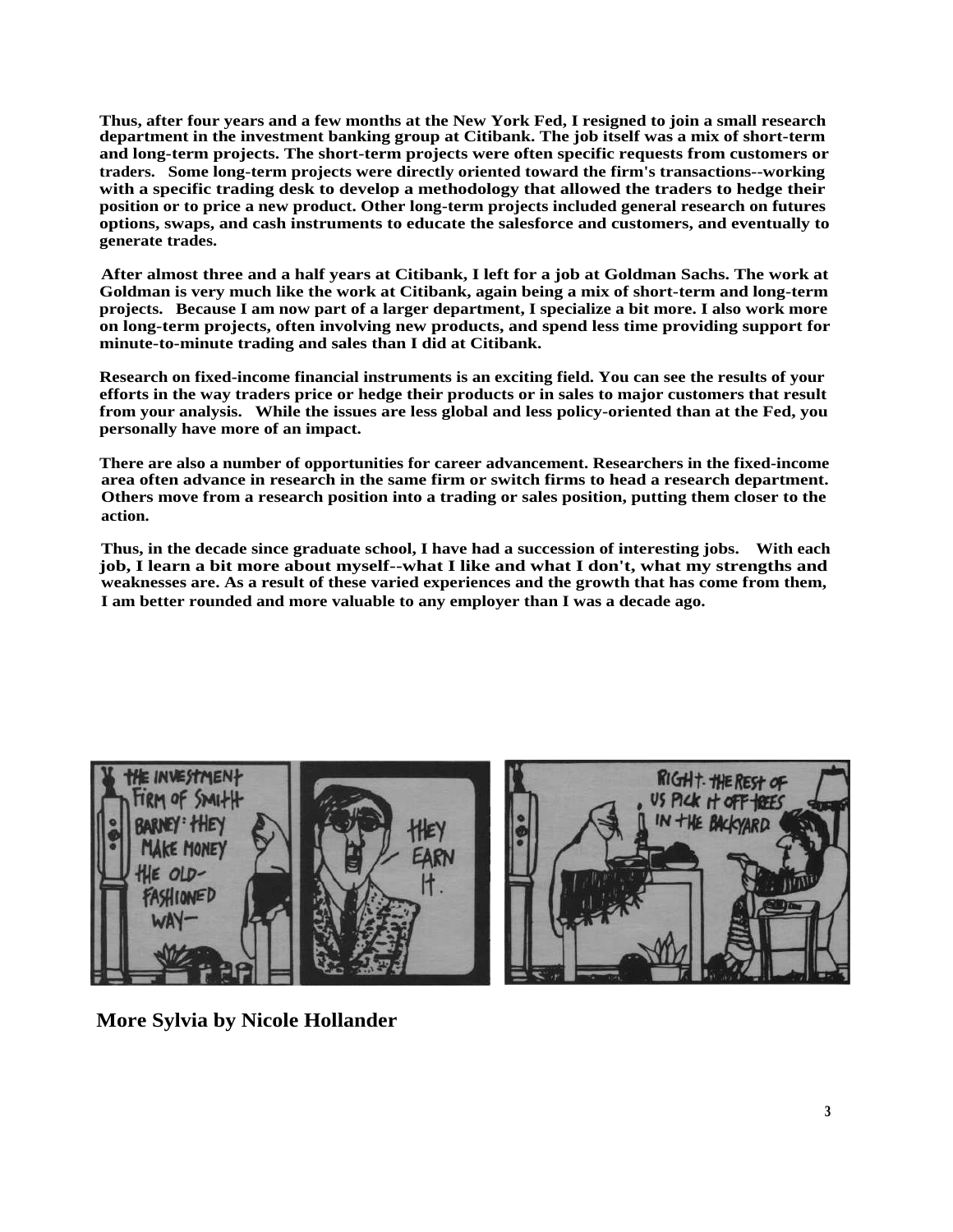#### **MATERNAL AND PARENTAL LEAVE POLICIES FOR FACULTY**

Cecilia A. Conrad

A critical problem for women who wish to have both children and an academic career is the coincidence of the tenure clock and the biological clock. While politicians, the media, and the popular press have focused considerable attention on the problems of working mothers in the corporate world, there has been relatively little investigation of the problems of balancing the demands of a family and an academic career. To an outsider, college teaching may seem an ideal vocation to combine with motherhood. As one friend, an investment banker, commented, "You have summers off and you don't teach on Fridays." The problem is that babies don't always arrive between May and August and if one has any aspirations for tenure, Fridays (Saturdays and Sundays, too) are for research, not child care. How flexible are universities and colleges towards faculty who are trying to combine family, research, and academic responsibilities?

The Office of Institutional Research at Yale University conducted a survey of maternal and parental leave policies in 1987 at 11 top-ranked schools, which is reported in Table 1. In most cases, pregnancy was treated as a disability. Paid leave was available from between one month and six months, depending on the school and state law. Paid paternity leave, adoption leave, or child care leave were generally not available at the time of the survey. All of the institutions surveyed allowed for "time off" the tenure clock.

Barnard College has a particularly flexible maternity and parental leave policy that was adopted in 1986. Pregnant eligible faculty may elect to take disability leave or, in lieu of disability leave, may take a half-year leave of absence at one-half salary but with full nonsalary benefits. Parental leave is available for both male and female faculty. New parents may elect leave without pay for up to two half-year periods. There is no reduction in nonsalary related benefits during these leaves. Or, new parents may elect to have their teaching loads reduced by one-third with no reduction in salary or benefits. Even if the faculty members continue to teach full time, they may stop their tenure clocks for one year per birth, although there is a two-year cap for each member of the faculty.

The desirability of such a flexible policy is supported by a study by Cole and Zuckerman.J That research revealed that, although childbirth did tend to reduce the research output of women scientists in the short run, it had little effect in the long term. Such findings suggest that flexible policies, particularly those that delay the tenure decision to allow time for research to catch up, should be encouraged.

<sup>1.</sup> Jonathan Cole and Harriet Zuckerman, "Marriage, Motherhood and Research Performance in Science," Scientific American, vol. 256 (February 1987), 119-125.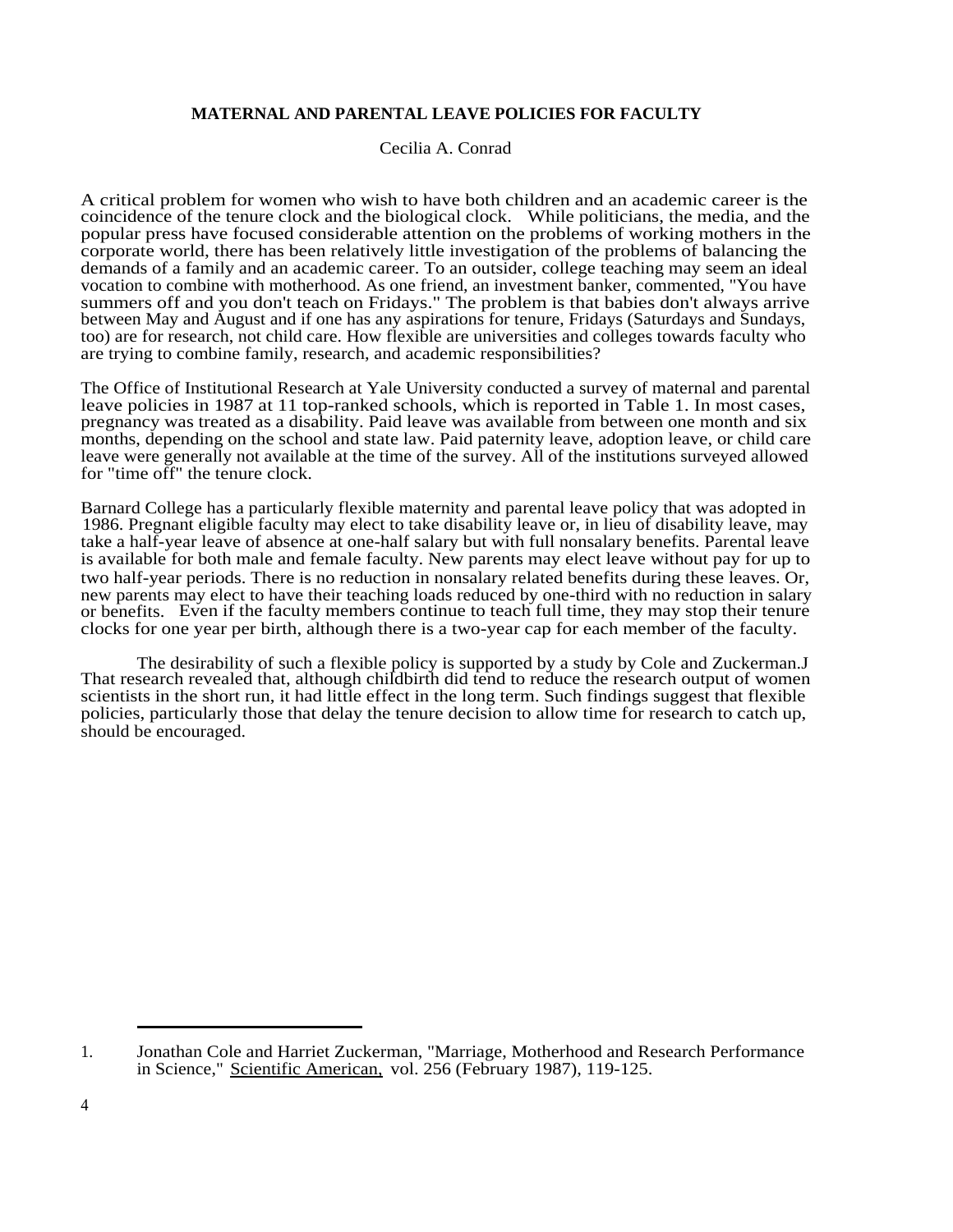#### Faculty Maternitv/Paternity/Child Care Policies 1/12/87\*

| Schools                               | Maternity**<br>Leaves                                                                                                                                                                                                                                 | Adjusted***<br>Tenure Period                                             | Paternity Adoption Childcare Eligibility<br><u>J.eave</u><br>Leave.                                                                             | Requirement<br>Leave                                                                               |
|---------------------------------------|-------------------------------------------------------------------------------------------------------------------------------------------------------------------------------------------------------------------------------------------------------|--------------------------------------------------------------------------|-------------------------------------------------------------------------------------------------------------------------------------------------|----------------------------------------------------------------------------------------------------|
| A. Brown                              | Automatic leave eligibility with salary for 6 weeks.<br>If longer disability (with physician's statement),<br>salary up to 6 months as for other disabilities.                                                                                        | May extend<br>pre-tenure period. pay.                                    | May take leave without                                                                                                                          | All faculty $(50+%)$<br>except adjct, visit-<br>ting & post docs.                                  |
| B. Chicago                            | May request paid leave up to 6 weeks. If longer<br>disability, handle as any illness (may need physician's pre-tenure period. pay.<br>statement). May request additional unpaid leave (at<br>discretion of chair/dean). May not require use vacation. | May extend                                                               | May take leave without                                                                                                                          | All faculty $&$<br>non-faculty aca-<br>demic staff w/4-Q<br>$(11$ -month); not<br>$3-Q$ (9-month). |
| C. Columbia                           | Treated as medical disability. If leave for medical<br>disability, first 6 months at full salary, next 6 months<br>at 2/3 salary. Can continue if opted special insurance.                                                                            | May extend                                                               | May take leave without<br>pre-tenure period. pay. Part-time appoint-<br>ments available for parents.                                            | All full-time<br>faculty.                                                                          |
| D. Cornell                            | Treated as any disability; salary continues while<br>temporarily disabled for 1 month. If longer<br>disability (may need physician's statement),<br>salary up to 6 months with Provost's approval.                                                    | May extend<br>pre-tenure period.                                         | No<br>No<br>N <sub>0</sub>                                                                                                                      | All academic<br>appointments.                                                                      |
| E. Dartmouth                          | Full compensation for I of the 3 regular terms.<br>After 6 months of illness, may apply for disability.                                                                                                                                               | May extend<br>pre-tenure period. pay.                                    | May take leave without                                                                                                                          | All faculty incl.<br>Lecturers & Sr.<br>Lecturers W/2 years                                        |
| F. Harvard<br>$(Arts \&$<br>Sciences) | May request paid leave up to six weeks or short-<br>term relief from teaching obligations. For<br>longer disability, handled as illness. (May need<br>medical certificate.)                                                                           | May extend<br>pre-tenure period pay.<br>1 year @ child;<br>max 2 years.  | May take leave without                                                                                                                          | Faculty with<br>appointments<br>greater than 1<br>year.                                            |
| G. MIT                                | May use accumulated sick pay (for any disability<br>including normal delivery), whether within or beyond<br>8 weeks. May use accrued vacation pay within the<br>approved leave period.                                                                | May extend                                                               | pre-tenure period. to 8 weeks. May extend<br>w/review. May use total<br>accrued vacation.                                                       | Parental leave w/o pay up All faculty 50+%<br>time.                                                |
| H. Penn                               | Receive 1 month sick leave with up to 5<br>additional months of extended sick leave with pay.                                                                                                                                                         | May extend<br>of $1/2$ -time<br>leave; max 3 yrs.                        | May take child-rearing<br>pre-tenure period leave: 1 year off at 1/2 pay;<br>1 year per 2 yrs. up to 3 years if "approved<br>child care leave." | All faculty.                                                                                       |
| I. Princeton                          | If incapable of performing regular duties, disability<br>pay up to 26 weeks (or 1/2 pay if partial work<br>reduction). (This follows New Jersey disability law.)<br>Treated as any medical disability.                                                | May extend<br>pre-tenure period; pay.<br>l year @ child;<br>max 2 years. | May take leave without                                                                                                                          | All continuing<br>faculty.                                                                         |
| J. Stanford                           | If take short-term disability, receive full salary<br>for 90 days; after this go on long-term<br>disability at 2/3 pay. May take leave without<br>pay or use sabbatical leave accumulation.<br>Maternity leaves have priority over other leaves.      | May extend<br>pre-tenure period;<br>I year @ child;<br>max 2 years.      | No<br>N <sub>o</sub><br>No.                                                                                                                     | All faculty plus<br>Sr. Lecturers on<br>continuing term.                                           |
| K. Yale                               | Treat as any disability for faculty.                                                                                                                                                                                                                  | May extend<br>pre-tenure period. pay.                                    | May take leave without                                                                                                                          | All faculty.<br>Policies differ in<br>Med. & Nursing.                                              |

\* Changes since 12/16/86 chart are shown in *italics.*

\*\* For these schools, faculty do not accrue sick leave or vacation time in the same way that nonacademic staff do. For brief illnesses, accomodations are made within the department or school. Temporary health impairments (including maternity and childbirth) are covered by short-term disability policies. Extended health impairments are covered as long-term disabilities. Most schools noted that individual departments or schools often accommodate teaching schedules and administrative loads for maternity and childbirth. \*\*\*Covers all four leave types shown here.

(Office of Institutional Research, Yale University, New Haven, CT 06520 1/12/87)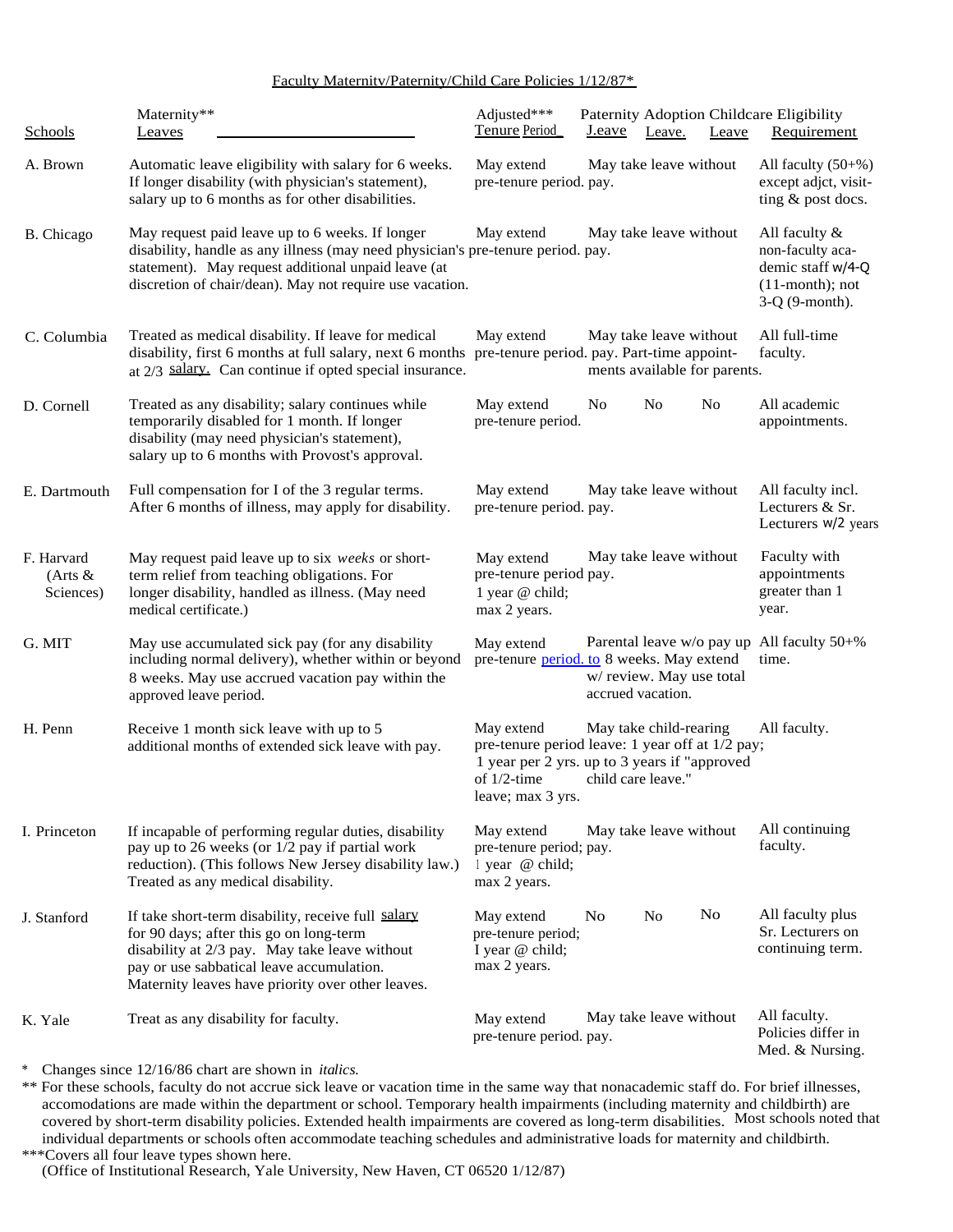#### **DO PATTERNS OF CITATIONS DIFFER FOR WOMEN AND MEN?**

Marianne A. Ferber, University of Illinois

Are scholars able to recognize merit equally in their peers whether they are men or women? Recognition in economics and other academic disciplines is achieved by participating in meetings and conferences, serving in associations, presenting seminars, publishing and being cited. Each of these depends, to a considerable degree, on colleagues' willingness to extend invitations, nominate, recommend, and cite. If researchers tend to recognize merit more readily in colleagues of their own gender, members of the minority are at a disadvantage in establishing a reputation. To shed some light on this question a study published in Gender and Society examines whether men and women differ in the extent to which they cite authors of the same and the opposite sex.J

For each of five disciplines- -developmental psychology, financial economics, labor economics, mathematics, and sociology--all articles in U.S. and Canadian journals written by one or more women, and a random sample of the same number of articles in the same subfields written by men only were chosen from the 1982 and 1983 issues of the appropriate journals that provide lists of articles published. All references in both sets of articles to publications written by women only, by men only, and by at least one woman and one man were then counted.)

In each of five fields, references to women's publications (and to publications by joint authors) constitute a larger percentage of all citations among women than men authors. The differences are statistically significant at the 1 percent level in all cases, and tend to be larger in fields with a smaller proportion of women. Citations of publications of women as a percentage of all citations are 29.1 and 18.1 in developmental psychology, 15.8 and 7.5 in sociology, 4.8 and 1.2 in mathematics for articles written by women and by men, respectively.

Because the pool of citable authors includes past as well as present writers, we do not know to what extent the distribution of citations departs from the gender distribution of this pool. This does not, however, influence the principle conclusion that scholars are more inclined to cite authors of the same gender.

One can only speculate about the reasons for another interesting finding: the ratio of citations by men compared with citations by women of publications written by women rises as the proportion of women in the field increases--from 0.3 in mathematics to 0.6 in developmental psychology. Perhaps women authors become less invisible in fields where there are more women authors who cite their work. It may also be that men who enter fields with more women are more accepting of them.

feave; max 3 yrs.

May cake leave writings.

If incapple of performing regular duties, disability pay up to 26 weeks (or 1/2 pay if partial work reduction) (This follows New Jacksey disability law.) I year @ child: Tremed as any medical disability.

H. Penn

L.Pinceton

<sup>1.</sup> M.A. Ferber, "Citations and Networking," Gender and Society, vol. 2, March 1988, pp. 82-89.

<sup>2.</sup> For details, see also M.A. Ferber, "Citations: Are They an Objective Measure of Scholarly Merit?" Signs: Journal of Women in Culture and Society, vol. 11 (Winter 1986): 381-89.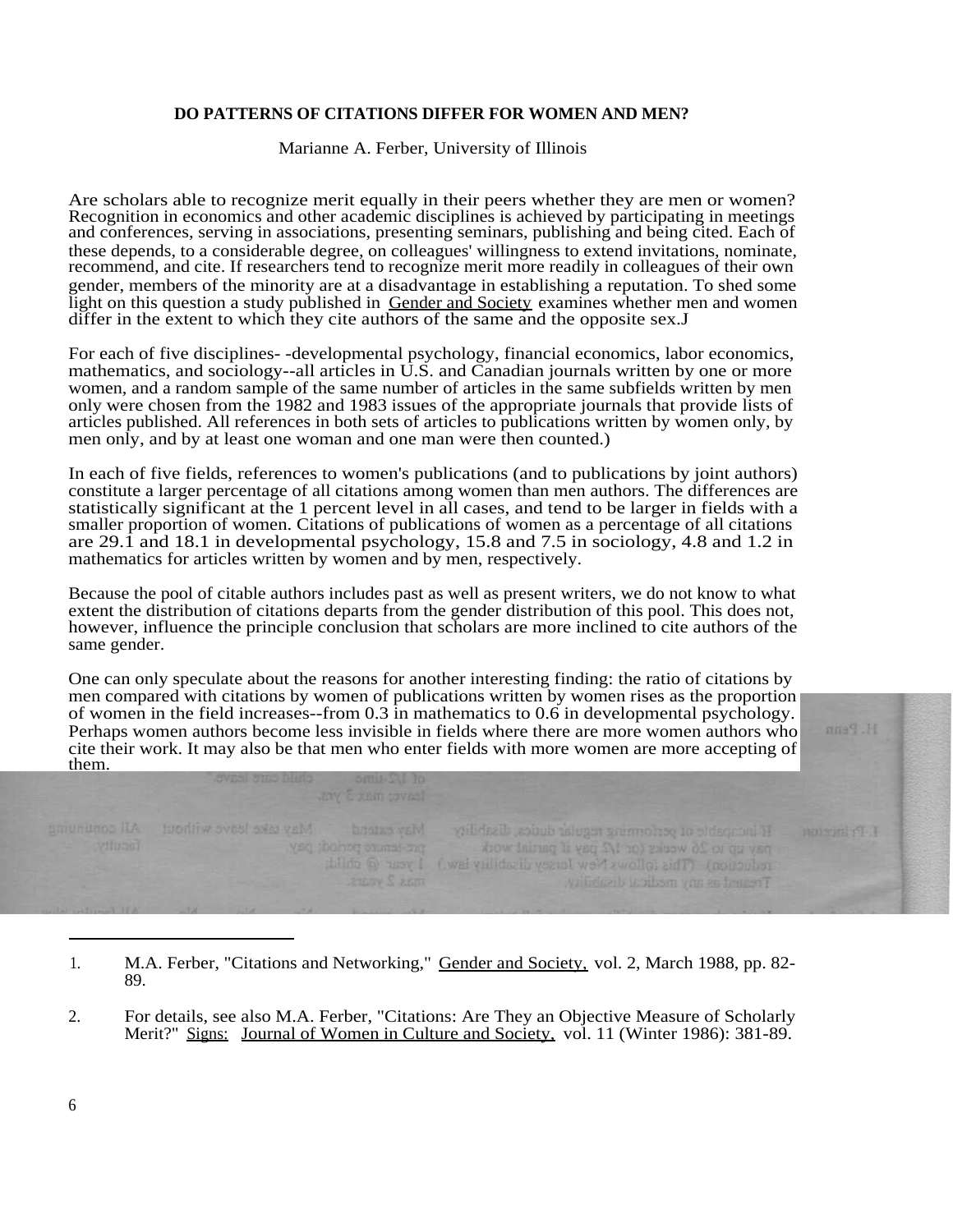#### **GETTING ON THE PROGRAM AT THE 1990 AEA MEETING**

Now is the time to think about submitting an abstract, or a proposal for an entire session, in order to participate in the AEA's annual meeting in December 1990. CSWEP generally organizes six invited sessions each year. The sessions are based on a combination of submitted proposals and invited papers.

For 1990, we expect to organize three sessions on gender-related topics and three sessions dealing with science, technology, and productivity. Specific possibilities for the latter group include:

- International trade and productivity;
- Game theory and experiments in R&D;
- Industry studies and engineering economics; and
- Economic history of science and technology.

Although abstracts and proposals for the six sessions will be accepted for several months, the ones that are submitted early have the best chance. Send your materials to: Nancy M. Gordon, CSWEP Chair, Congressional Budget Office, U.S. Congress, Washington, DC 20515

s s s s s

#### **SWAPPING CHILD CARE AT THE AEA MEETINGS**

Several AEA/CSWEP members have expressed a desire to share child care with other parents at the AEA/ASSA Winter Meetings and CSWEP is happy to operate as a clearinghouse. If you know you'll be attending and want to swap child care during the meetings, send

- Your name, address, and telephone number;
- The number and ages of your children;
- The age ranges of children you'd consider caring for; and
- If possible, two self-addressed stamped envelopes.
- Mail to: CSWEP/Child Care, c/o Shulamit Kahn Boston University, School of Management 704 Commonwealth Avenue, Boston, MA *02215*

Because some parents will make their plans contingent on whether child care is available, we'll send all respondents a completed list of other respondents' information both in the late Summer and again in the late Fall. Information about parents who respond to a similar notice that will appear in the Fall Newsletter will be incorporated in the second list.

Please note that this is a voluntary, cooperative arrangement among the participants and that the AEA can assume no liability related to it.

s s s s s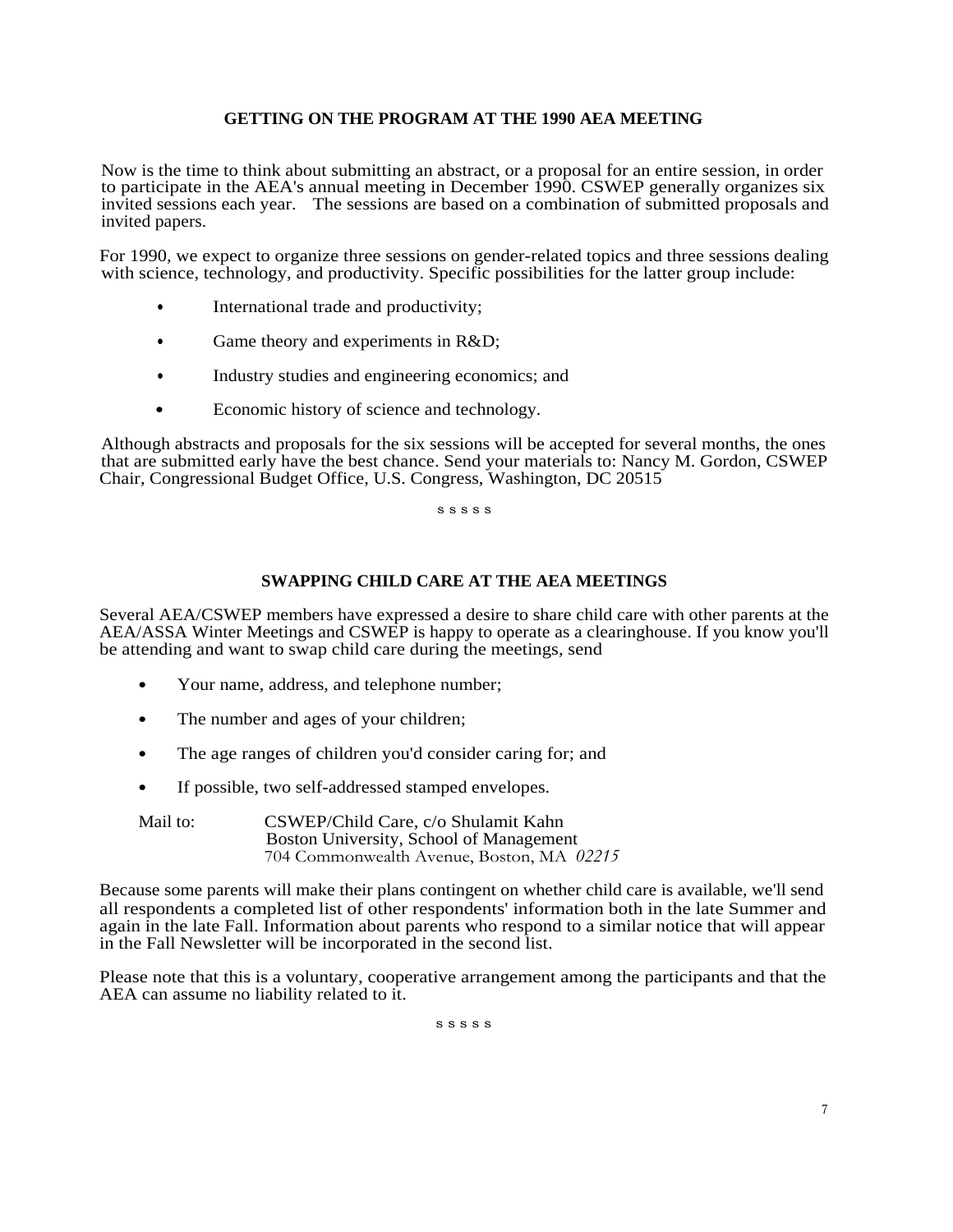#### **CSWEP ACTIVITIES AT THE SOUTHERN ECONOMIC ASSOCIATION MEETING Orlando, Florida November 19-21, 1989**

**CSWEP-South will sponsor two sessions at the Southern Economic Association (SEA) meeting.**

#### **Government Policy, Women's Labor Supply, and the Academic Labor Market**

**Chair: Mary Jean Horney, Furman University**

#### **PaDers**

**"Labor Supply Effects of Government Transfers, in Cash and in Kind," Barbara Steinberg, Vanderbilt University**

**"The Incentive Effects of Medicaid on Women's Labor Supply," Anne E. Winkler, University of Missouri-St. Louis**

**"The Academic Labor Market for Women," Ana Maria Turner Lomperis, University of Maryland**

#### **Discussants**

**Kathryn Anderson, Vanderbilt University Virginia Wilcox-Gok, Rutgers University Ronald Warren, University of Georgia**

**A Panel Discussion of "Cultural Diversity in Economics, Continued"**

**Chair: Robert W. Clower, University of South Carolina**

#### **Panel**

8

**"Interpretive and Feminist Economics," Arjo Klamer, University of Iowa**

**"How Economists Always Come to Conclusions They Like," Barbara R. Bergmann, American University**

**"Gender and Economic Theory," Diana L. Strassmann (Rice University) and Karey Harrison (University of Wisconsin at Stephen's Point)**

**CSWEP-South will also sponsor a business meeting, to which everyone is invited. The business meeting will be followed by a cocktail party in honor of women in the job market and everyone is urged to attend. Times and places to be announced in the Fall issue.**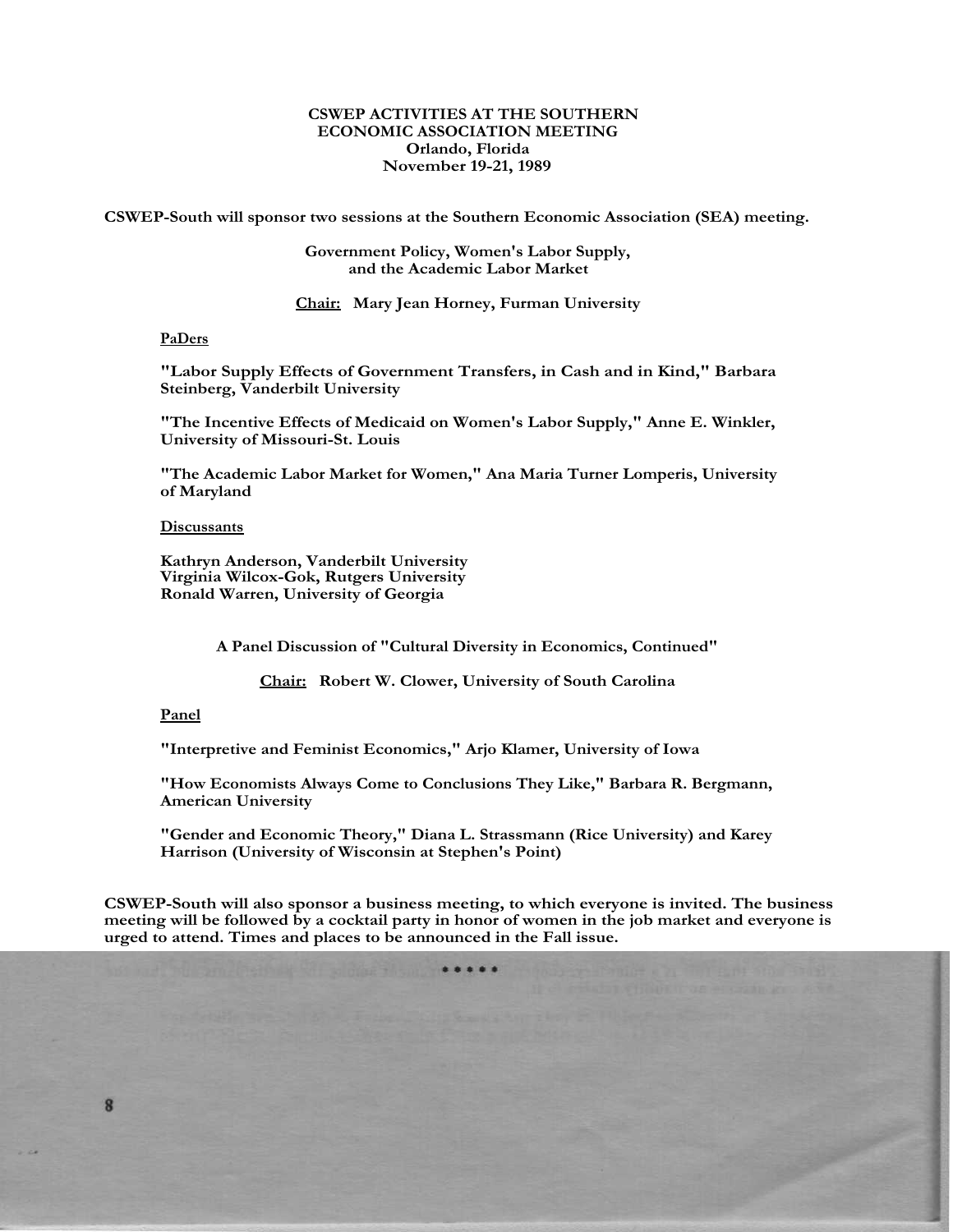#### **RESEARCH FUNDING**

**Women in Science and Engineering.** To encourage research in the educational and career development of women in science and technology (including economics), the Division of Social and Economic Science at the National Science Foundation welcomes proposals for research on women in science and engineering.

The United States now faces a critical and growing shortfall in its supply of scientists and engineers due to demographic changes in the college-age population and a declining interest in careers related to science and technology. This shortfall underscores the importance of attracting women into these fields. Moreover, doing so is necessary if differences in men's and women's roles in science and engineering are to be eliminated. Too many of the best and the brightest women now drop out of science at every step in the educational pipeline, from grade school, where mathematics is deemphasized, to graduate school, where women choose nonscientific fields of study or stop graduate training in science before receiving their Ph.D.'s Those who complete their scientific or technical training too often end up in marginal or "off-line" positions lacking professional status, security, or prospects for advancement.

The dynamics underlying educational and career choice and career development in science and technology is by no means clear. In proposals submitted for consideration, emphasis should be placed on theoretically driven research analyzing the social, institutional, and personal factors impeding and facilitating women's career development. Particularly desirable would be a dynamic focus investigating the cultural, structural, and interpersonal forces that influence one or more of the following: the performance and aspirations of grade school children, the curriculum choices and career plans made in high school and college, the decision to pursue (or not to pursue) graduate studies, the early occupational choices and performance of women scientists and engineers, and, finally, women's long-term productivity and career achievements. Similarities and differences in the experiences of women and men across various fields of science could also be investigated.

Priority will be given to proposals that exploit the research potential of existing data bases (such as the Survey of Doctoral Scientists and Engineers or the High School and Beyond Survey) to capture the dynamics of career development. However, proposals addressing other issues, such as institutional constraints not captured in existing surveys, are also welcome.

Proposals for this initiative must be submitted to NSF in accordance with the guidelines in Grants for Research and Education in Science and Engineering (NSF 83-57, rev. 11/9/87; "Cover Sheet for Proposals," rev. 10/88) by August 15, 1989. Call Dan Newton or Lynn Pollnow, NSF Economics Program Directors, at 202/357-9674 if you have any questions. Proposals will be reviewed according to the usual procedures of the National Science Foundation.

#### **NOTE: PROPOSALS ARE DUE AUGUST 15, 1989.**

#### **0 0 a s <sup>0</sup>**

 $\mathbf{Q}$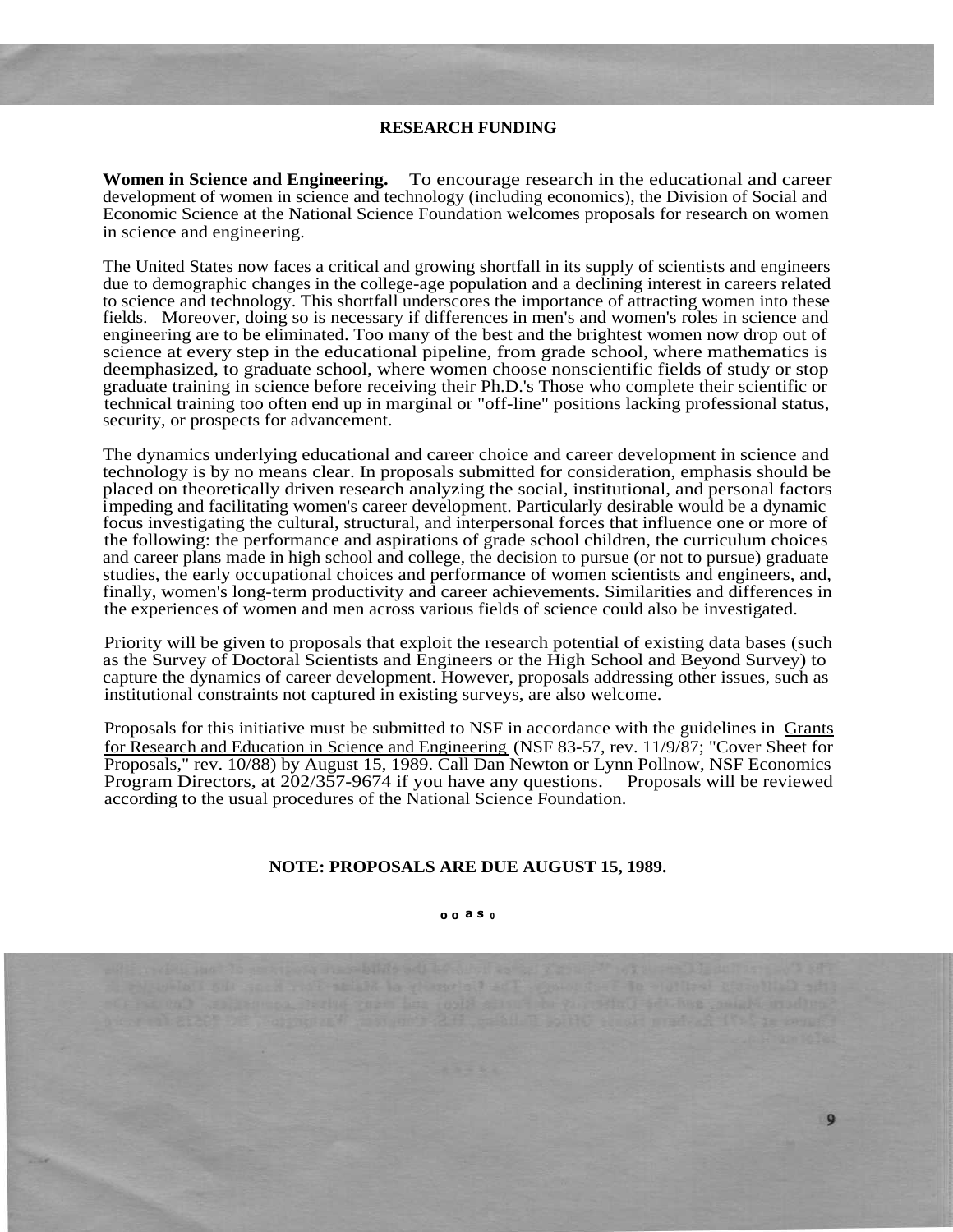#### **CALLS FOR PAPERS**

**The Eastern Economic Association's 16th Annual Convention will be held March 30-April 1, 1990** in Cincinnati, OH. Persons who wish to have a paper and/or session considered for presentation should request a submission form from the EEA by calling  $609/771-2657$  or writing to the Eastern Economic Association, Trenton State College, Trenton, NJ 08650-4700. The deadline for submitting the form and two copies of the abstract(s) is **November 1, 1989.**

**The Midwest Economic Association's Annual Meeting** will be held March 29-31, 1990 at the Palmer House Hotel in Chicago, Illinois. If you wish to have a paper and/or session considered for presentation, write to Professor Hirschel Kasper, Department of Economics, Oberlin College, Oberlin, OH 44074. **Be** sure to enclose a check for \$6, unless you have already paid your MEA dues, as well as your name, institutional affiliation (if any), and address. The deadline is **October 2, 1989.**

**The Second International Conference on Research in the Consumer Interest will be held August** 19-11, 1990 in Snowbird, Utah, with a theme of **"Enhancing Consumer** Choice." Research on the processes of consumer choice and the environmental factors that constrain and expand choice will be presented. The deadline for submitting completed papers or abstracts is **December 1, 1989.** Papers submitted must not have been previously published or currently be under consideration elsewhere. Submissions, requests for abstract guidelines, or other inquiries should be sent to Professor Robert N. Mayer, Chair, ACCI Research Committee, Department of Family and Consumer Studies, University of Utah, Salt Lake City, UT 84112; 801/581-5392.



**More Sylvia by Nicole Hollander**

#### **INTERESTED IN MODEL CHILD-CARE PROGRAMS?**

The Congressional Caucus for Women's Issues honored the child-care programs of four universities (the California Institute of Technology, The University of Maine-Fort Kent, the University of Southern Maine, and the University of Puerto Rico) and many private companies. Contact the Caucus at 2471 Rayburn House Office Building, U.S. Congress, Washington, DC 20515 for more information.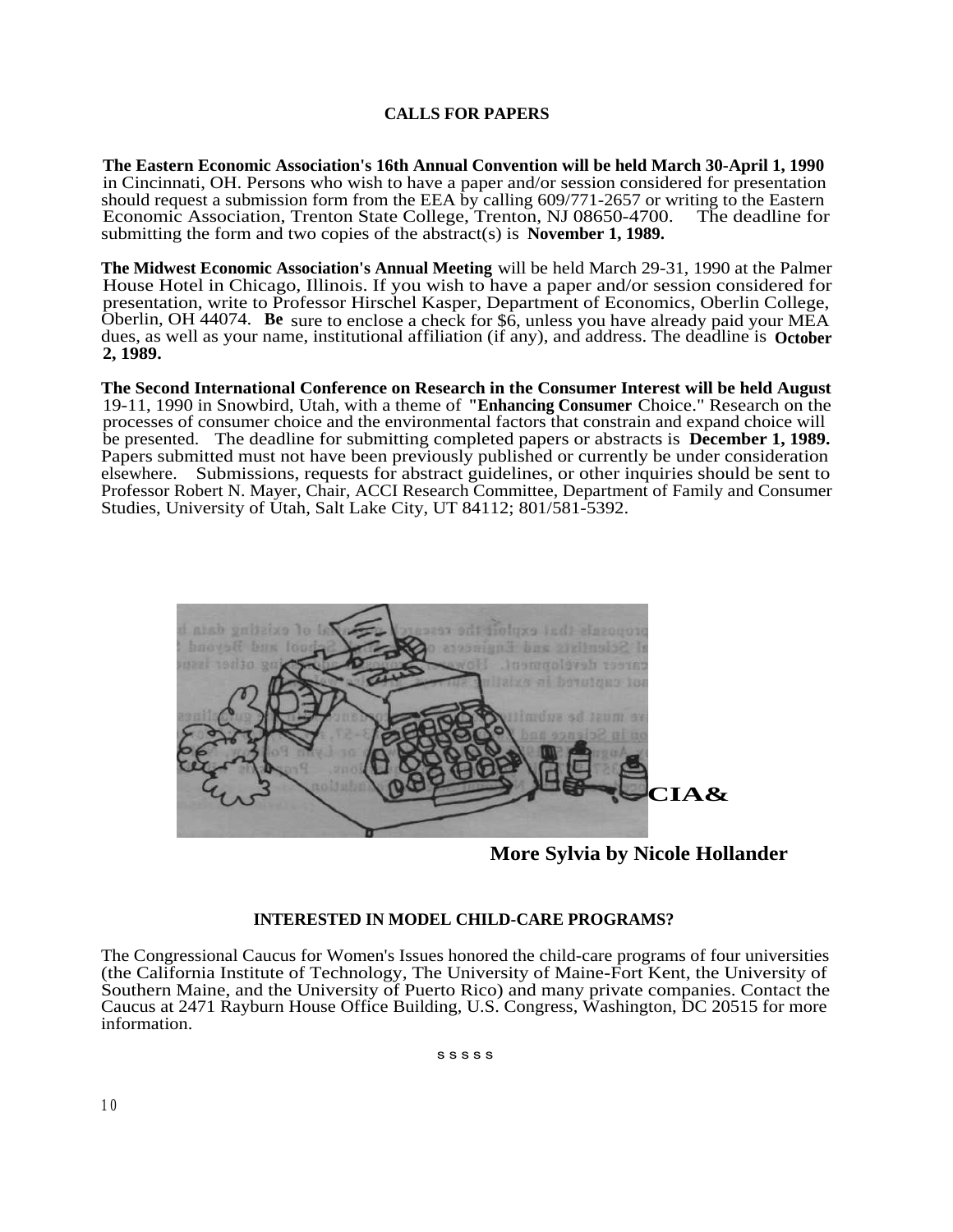#### FELLOWSHIPS

**1990-91 Fulbright Scholarship Program.** The Council for International Exchange of Scholars has announced the opening of competition for 1990-91 Fulbright grants in research and university lecturing abroad. There are openings in over 100 countries and, in many regions, the opportunity exists for multicountry research. Fulbright awards are granted in virtually all disciplines, and scholars in all academic ranks are eligible to apply.

Application deadlines for the awards are:

September 15. 1989: Africa, Asia, Europe, the Middle East, and lecturing awards to Mexico, Venezuela, and the Caribbean;

November 1. 1989: Institutional proposals for Scholar-in-Residence Program; and International Education Administrators Program in the Federal Republic of Germany, the United Kingdom, and Japan; Seminar in German Civilization;

January 1. 1990: NATO Research Fellowships and Spain Research Fellowships.

For more information and applications, call or write Council for International Exchange of Scholars, 3400 International Drive, Suite M-500, Washington, DC 20008-3097 (202/686-7866).

**National Science Foundation** (NSF), Visiting Professorships for Women, enable women scientists or engineers to undertake advanced research at a host university or four-year college. In addition to research responsibilities, the awardees lecture, counsel, and work to increase the visibility of women scientists. Applicants must hold a doctorate in a field of research supported by NSF; have independent research experience; and be currently or recently affiliated with an institution of higher education, a research institute, government, or industry in the United States. The usual award is for a period ranging from 12 to 24 months. Funds may be requested to defray costs of salary, travel, relocation, and research. Contact: Program Director, NSF Visiting Professorships for Women, Room 1225, National Science Foundation, Washington, DC 20550 (202/357-7734). Deadline: November 15, 1989.

> To help increase the number of women in scientific research, the National Science Foundation has published Research Opportunities for Women. This booklet lists the different programs available for women to expand their research. Copies are available free from the Research Opportunities for Women Coordinator, Room 1225, National Science Foundation, Washington, DC 20550.

**Women's Research** Awards - \$500 each. Presented annually by the National Association of Women Deans, Administrators, and Counselors for outstanding research on women. Research manuscripts on any topic relevant to the education and personal or professional development of women or girls are considered. One award is presented to a student enrolled in a graduate program. The second, to any researcher. Contact. Mary Dawn Bailey, Urban Institute, University of North Carolina at Charlotte, Charlotte, NC 28223 (704/547-2307). Deadline: November 1, 1989.

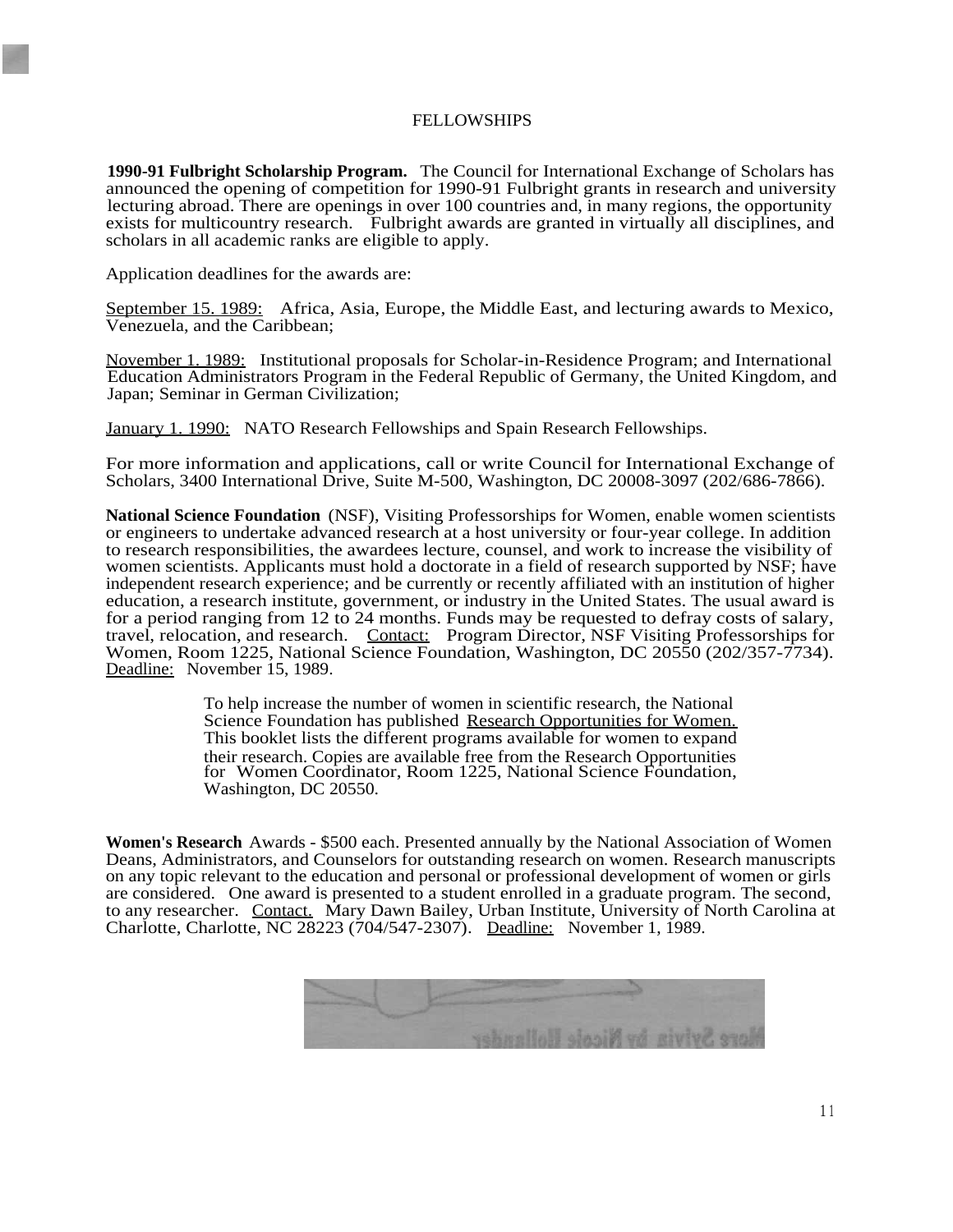#### **RECENT PUBLICATIONS OF INTEREST**

**"The Annual Report on the Economic Status of the Profession, 1997-98,"** which reports on salaries in academia, appears in the March-April 1988 issue of Academe. That issue is available for \$25 from AAUP, Suite 500, 1012 14th Street, N.W., Washington, DC 20005.

In 1984, the U.S. Supreme Court in *Grove City College v. Bell* severely restricted Title IX's jurisdiction--prohibiting sex discrimination only in those programs and activities receiving federal money. On March 22, 1988, however, Congress enacted the Civil Rights Restoration Act of 1987 to restore Title IX coverage so that once again it applies to the entire institution regardless of where federal funds are used. **The Restoration of** Title 10f: **Implications for Higher Education** summarizes Title IX and discusses who is covered, who is exempt, what constitutes discrimination, and how students and employees are to be treated. Copies are available for \$5 (prepaid) from AAC/PSEW, 1818 R Street, N.W., Washington, DC 20009. Bulk rates are available.

**Pay Equity: Empirical Inquiries** was published recently by the Panel on Pay Equity Research, of the Committee on Women's Employment and Related Social Issues, of the National Research Council. Comparable worth programs, which attempt to set wages so that gender is not a determinant of pay, are often the subject of intense debate. This volume reports on several original research projects that address various aspects of comparable worth programs. It may be purchased for \$27.95 (paperbound), or \$37.95 (hardbound) from the National Academy **Press,** 2101 Constitution Avenue, N.W., Washington, DC 20418.

**Women in Academe: Progress and Prospects,** edited by Mariam K. Chamberlain. The role of women in higher education, as in many other settings, has undergone dramatic changes during the past two decades. Changes in the role of women as students, faculty, and academic administrators are assessed in the papers contained in this volume. It may be purchased for \$29.95 from the Russell Sage Foundation, 112 East 64th Street, New York, NY 10021.

s s s s s



**More Sylvia by Nicole Hollander**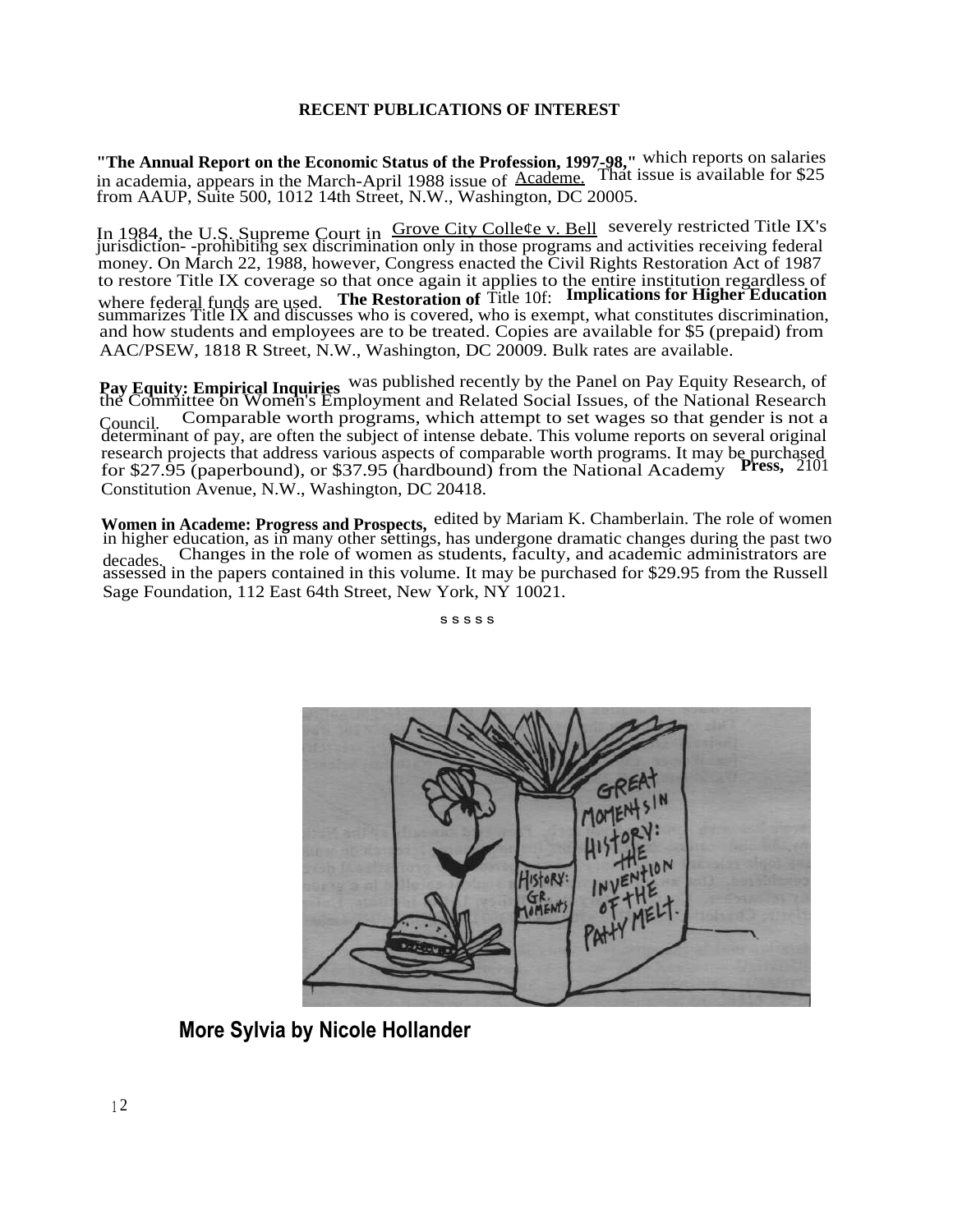#### **SHORT NOTES**

After a distinguished career at Wellesley College, **Carolyn Shaw Bell** has retired from teaching. She is, however, continuing her consulting, research, publishing, and lecturing.

> **Andrea H. Beller** gave birth to a baby girl, Shira Ellen Stolarsky, on August 24, Congratulations!

**Rebecca Blank** has accepted a position as a tenured Associate Professor at Northwestern University, but first she will serve as a Senior Staff Economist at the Council of Economic Advisers until August 1990.

**Ivy Broder** will be on leave from American University starting August 15, 1989, in order to serve for a year as one of three Program Directors for Economics at the National Science Foundation.

> **Susan Carter** has been granted tenure at Smith College. Congratulations!

**Susan Collins** will be on leave from Harvard University while she serves as a Senior Staff Economist at the Council of Economic Advisers.

**Deborah M. Figart** has received a Fullbright Research Fellowship for 1989-90. The study, entitled "Working Women in a Uniting Europe," will take her to seven countries of the European Economic Community.

**Margorie Flavin** of the University of Virginia and **Elizabeth Hoffman** of the University of Arizona will be joining the Economics Advisory Panel for the National Science Foundation's Economics Program.

> Joni Hersch has accepted a position as Associate Professor of Economics at the University of Wyoming.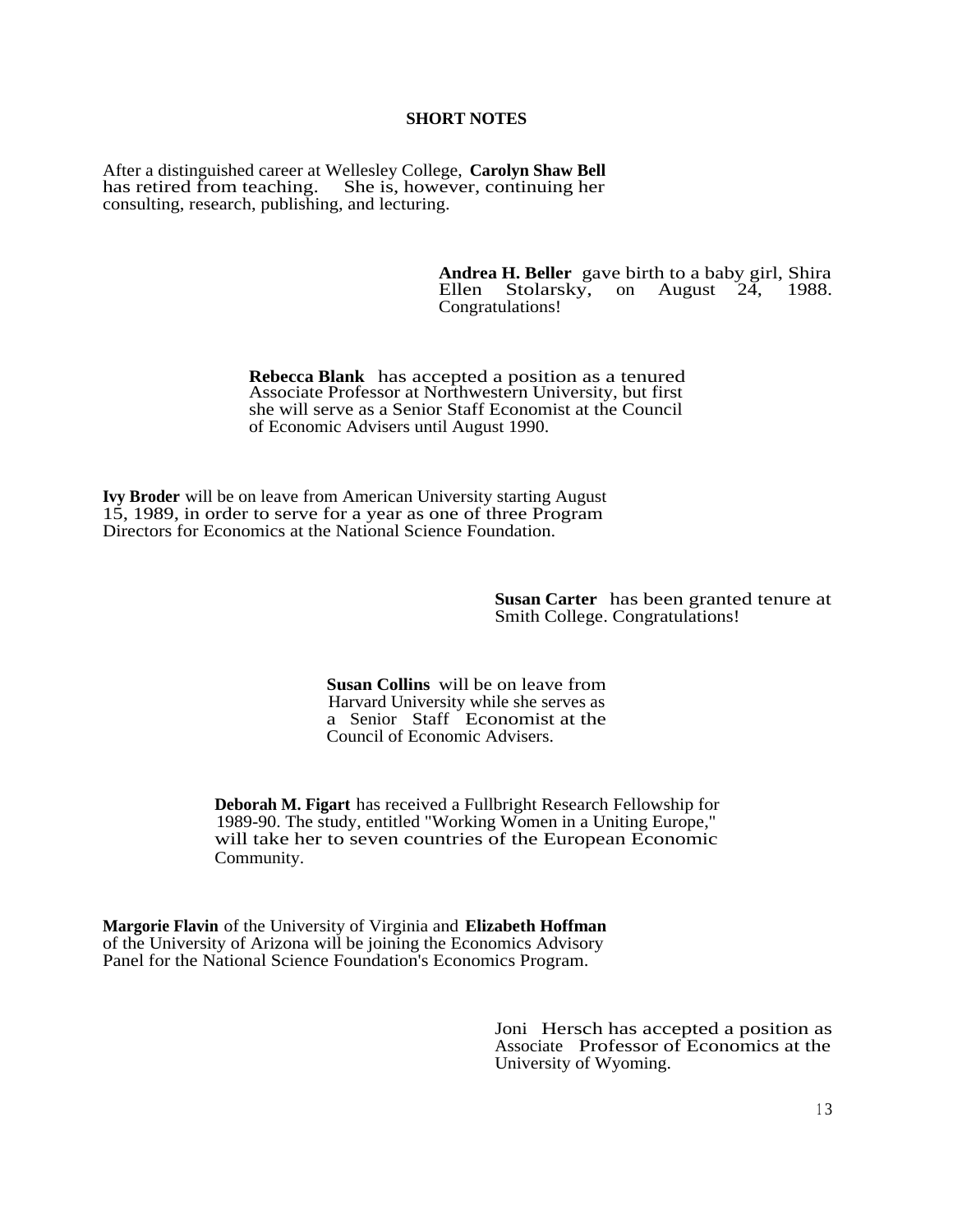#### **JOB OPENINGS**

For academic positions, the information is usually presented in the following order: university and person to contact; level of position (such as associate or visiting professor); specialization; whether the position is tenure track/tenured or not; whether a Ph.D. is required; and deadline for [applications. NA](http://applications.NA) means that the information is not available.

#### ACADEMIC POSITIONS

**Bates College,** Department of Economics, Campbell Professorship Search Committee, 11B Libbey Forum, Lewiston, ME 04240; full; macroeconomics or labor, with an interest in policy analyses; yes; yes, until filled; EO/AA employer.

**Temple University,** Elliot Koffman, Department of Computer and Information Sciences, Computer Activities Building, 38-24, Philadelphia, PA 19122; several; information systems, computer science; both; yes; until positions filled.

Yale University, Richard C. Levin, Chair, Department of Economics, New Haven, CT 06520-1972; yes; economic history; yes; yes; until filled.

#### **OTHER**

**The American Association** of Retired **Persons (AARP),** Public Policy Institute, Louise B. McFarland, Senior Personnel Specialist, 1909 K Street, N.W., Washington, DC 20049; labor economist (EW865); advanced degree in economics or related field, five or more years policy development and research experience specifically in the area of employment, income, and pension policies as they relate to older women.

**Resources for the Future,** Debbie Groberg, Box ENR, 1616 P Street, N.W., Washington, DC 20036; Research Assistant for Energy and Natural Resources Division. Full-time position; one year appointment with possibility of extension. Strong statistics, economics, and computer programming background, including expertise with computer software. Ability to independently manage tasks, including the collection and organization of data.

**EDITOR'S NOTE:** You may notice some vacancy announcements whose deadlines have recently passed. They are included intentionally because deadlines are often extended and such announcements can provide information about the general state of the job market.

#### **IF YOU WOULD LIKE COPIES OF JOB NOTICES RECEIVED AFTER PUBLICATION OF THIS NEWSLETTER,** send a large (9" x 12") self-addressed envelope (with 65 cents postage) to: Job Notices List/CSWEP, Attn. Toni Foxx, Congressional Budget Office, U.S. Congress, Washington, DC 20515.

NOTE: Additional information is provided in **Job Openings for Economists (JOE).** It is available bimonthly to AEA members and institutions that agree to list their openings. Check with your department, library, or personnel office or subscribe (for \$15 a year) by contacting the AEA, 1313 21st Avenue South, Nashville, TN 37212.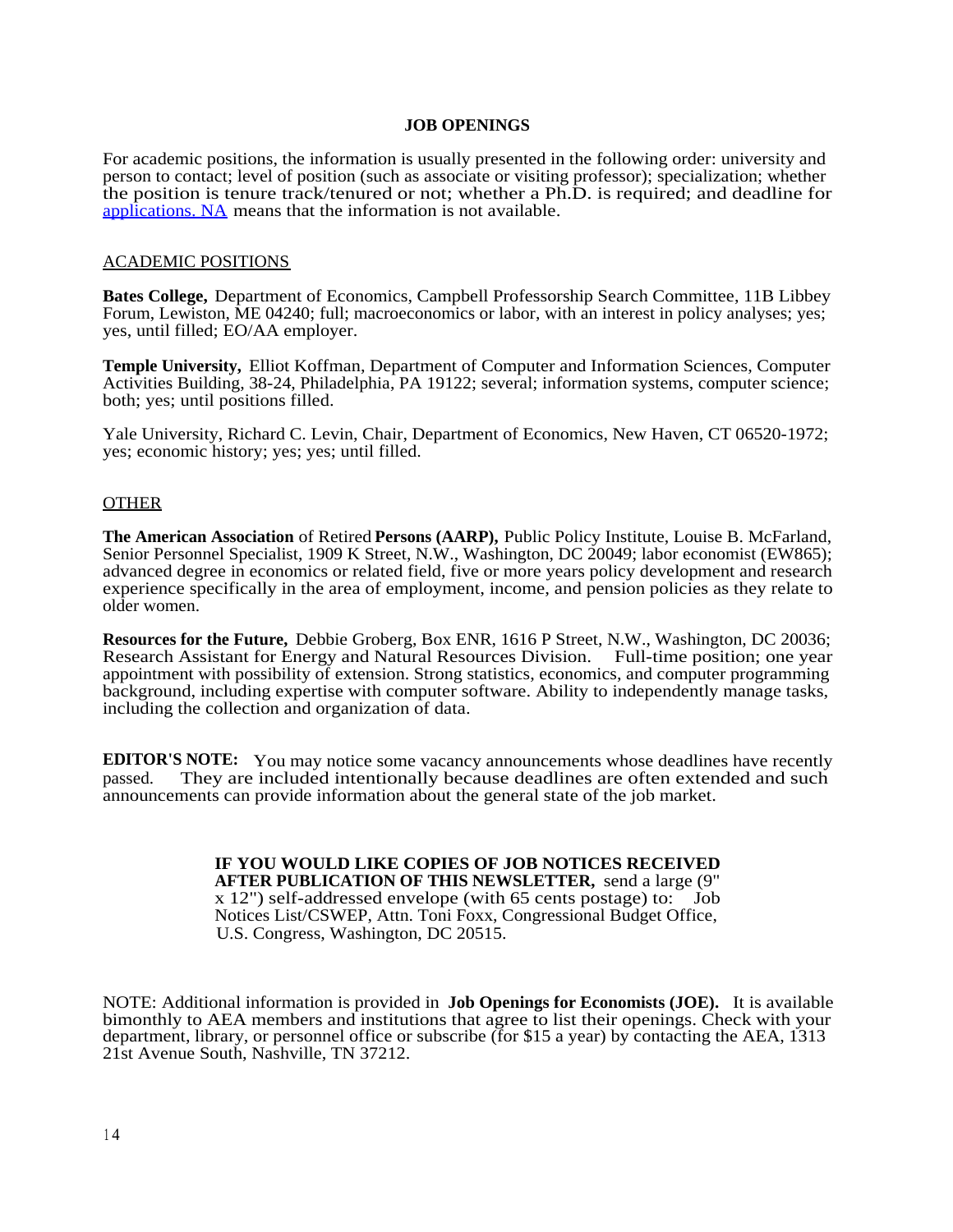# *CSWEP*

## *The Committee on the Status of Women in the Economics Profession*

**CSWEP depends on all of its dues-paying members to continue its activities. In** addition to publishing the Newsletter, we maintain a Roster of women economists that is used by members, employers, organizations establishing advisory groups, and the like. We also organize sessions at meetings of the AEA and the regional We also organize sessions at meetings of the AEA and the regional economics associations and publish an annual report on the status of women in the profession.

**If you have not paid your dues for the current membership year (July 1, 1989 - June** 30, 1990), we urge you to do so.

If you have, please pass this newsletter on to a student, friend, or colleague and tell them about our work.

Thank you!

#### **NOTICE: STUDENTS DO NOT HAVE TO PAY MEMBERSHIP DUES!!! JUST SEND IN THIS APPLICATION**

To become a dues-paying member of CSWEP and receive our Newsletter and Roster, send this application, with a check for \$20 made out to CSWEP to:

> CSWEP, c/o Dr. Joan Haworth 4901 Tower Court, Tallahassee, FL 32303

**NAME**

**MAILING ADDRESS**

**CITY, STATE, ZIP**

Check here if currently an AEA member

a student: \_: Institution